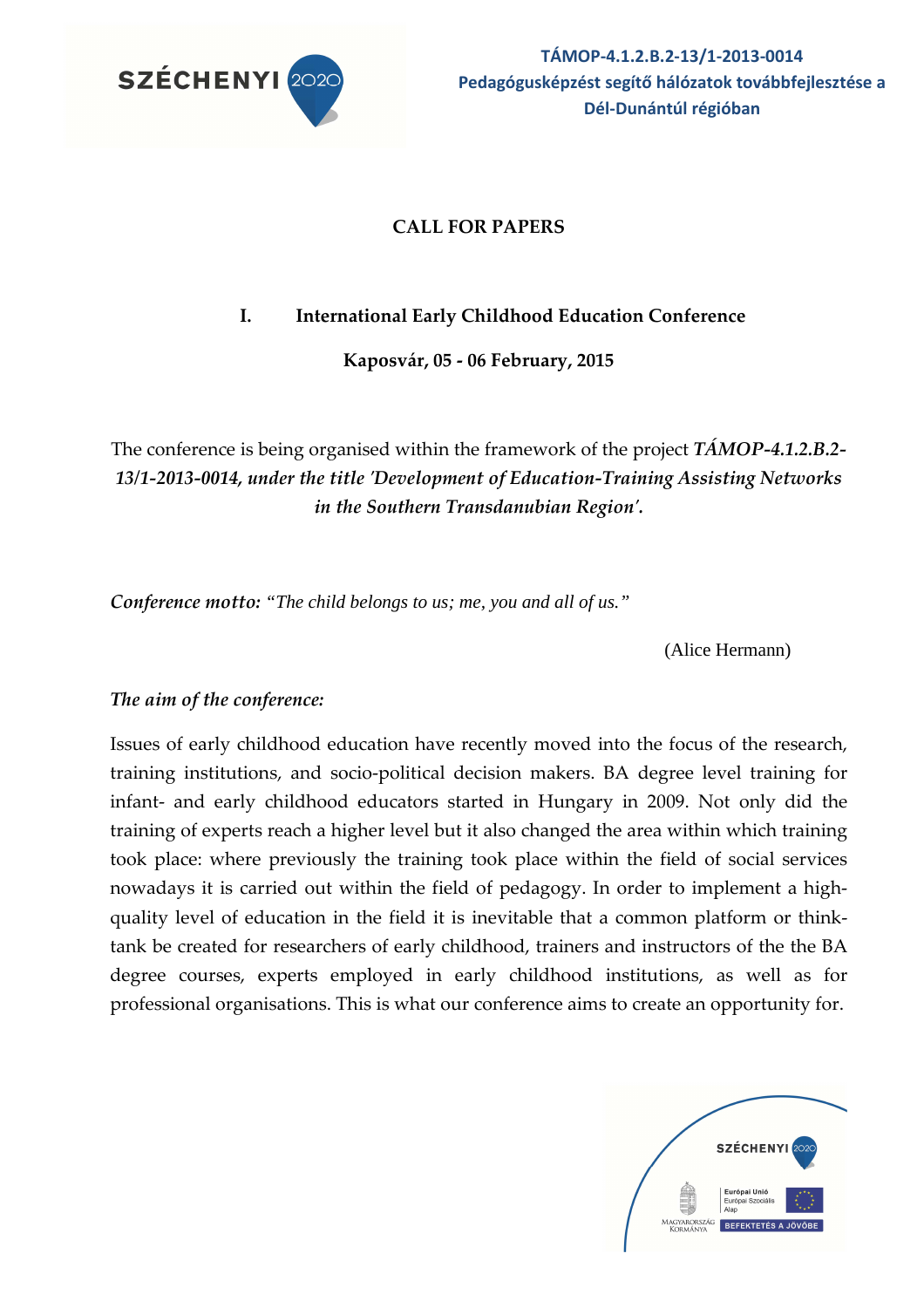

Professional organisations to be involved:

- National Programme Development Committee Preschool Education and Infantand Early Childhood Education Sections
- Hungarian Pedagogy Association Early Childhood Education Section
- Association of Hungarian Preschool Educators
- Association of Hungarian Nurseries
- Non-profit Association of Hungarian Family Daycare Centres

## CONFERENCE ORGANISERS:

President of the International Early Childhood Education Conference: Dr. Judit Podráczky

Secretary of the International Early Childhood Education Conference: Dr. Ágnes Nyitrai

Programme Committee: Dr. Judit Podráczky, Dr. Andrea Bencéné Fekete, Dr. Péter Gombos, Dr, István Takács, Dr. Ágnes Nyitrai

Webmaster: Erika Lakosné Makár

## **Conference Sections and Workshops:**

- 1. Co-operation with parents the relationship between the family and the institution
- 2. The methodological culture of early childhood education play, tales and poems, music and singing, physical movement, creative activities, etc. (several sections may be possible depending on the number of accepted abstracts).
- 3. The evolution of the training of experts
- 4. Children with special developmental needs
- 5. English language section

We are pleased to receive presentations based on empirical research; however, it is also possible to present parts of one's own pedagogical practices or methodological solutions.

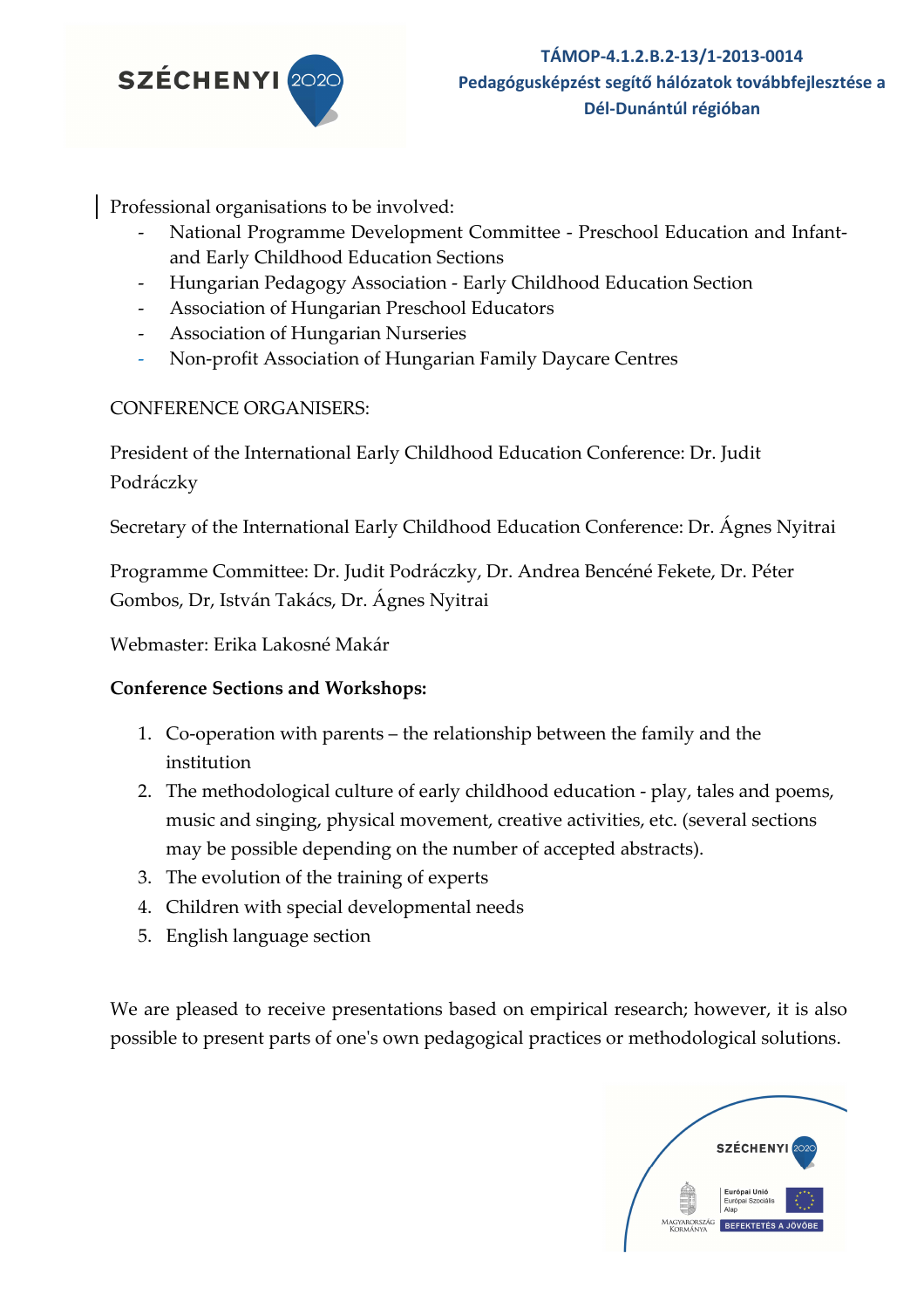

Abstracts will be assessed on the basis of the following:

- 1. Theoretical justification
- 2. The setting and formulation of objectives
- 3. The selection and implementation of methods
- 4. Presentation of results
- 5. Theoretical / practical significance
- 6. General quality, style, originality.

## **Information on the most important deadlines of the conference:**

- *Deadline for the application and submission of abstracts:* **10 January, 2015**
- *Notification of acceptance of the abstracts:* **25 January, 2015.**
- *Deadline for submission of the final version of the presentation for editing and printing:* **20 February, 2015.**

**The conference proceedings will be published online on the website of the conference.** 

## **Preliminary Programme**

## **Thursday, 5 February, 2015**

- 9.00 10.00 Registration
- 10.00 10.20 Welcome
- 10.20 –12.40 Plenary Talks
- 12.50 14.15 Lunch
- 14.15 –17.30 Discussion Forums and Workshops of Professional Organisations

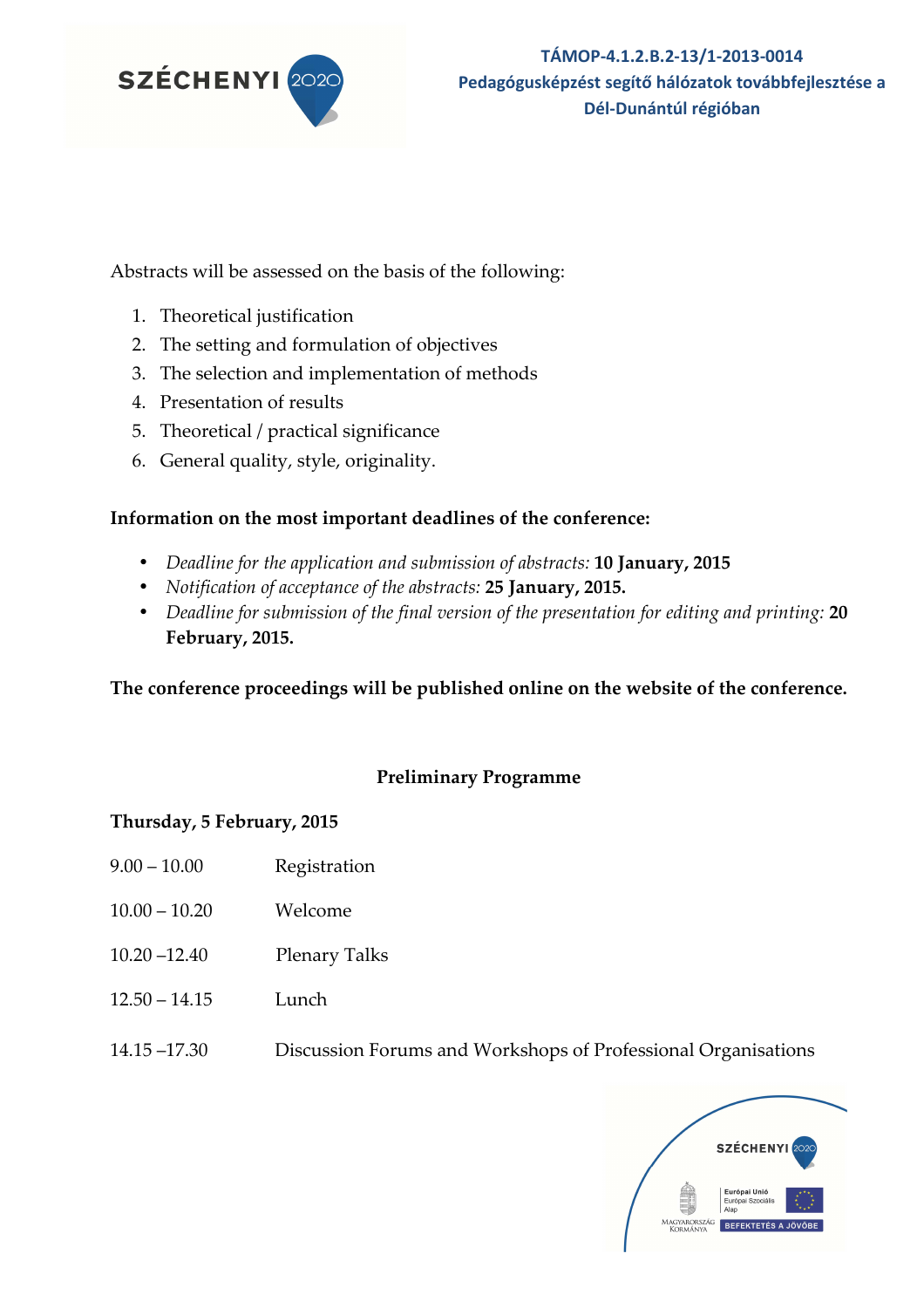

#### Panel Discussions (Sightseeing for Foreign Guests).

19.00—23.00 Reception

#### **Friday, 6 February, 2015**

- 9.00 11.05 Plenary Talks
- 11.05 11.20 Coffee Break
- 11.20 12.10 Workshops
- 12.10 13.20 Lunch
- 13.30 16.00 Section Workshops (with refreshments: coffee, tea and snacks)
- 16.00 16.30 Closing of the Conference

#### **Conference Venue:**

Faculty of Pedagogy, Kaposvár University, 40 Guba Sándor street, Kaposvár 7400 - New Building

## **Applications must be submitted on the website: kisgyermekneveles.ke.hu**

#### **Contact Persons:**

Dr. Andrea Bencéné Fekete, Vice Dean for Education, e-mail: fekete.andrea@ke.hu Dr. Ágnes Nyitrai, conference organiser, e-mail: nyitrai.agnes4@gmail.com

Participation in the conference is free of charge but registration is necessary. The number of participants will be limited. Applications will be accepted in the order of arrival. Presenters will be provided with lunch and refreshments; accommodation expenses will not be provided.